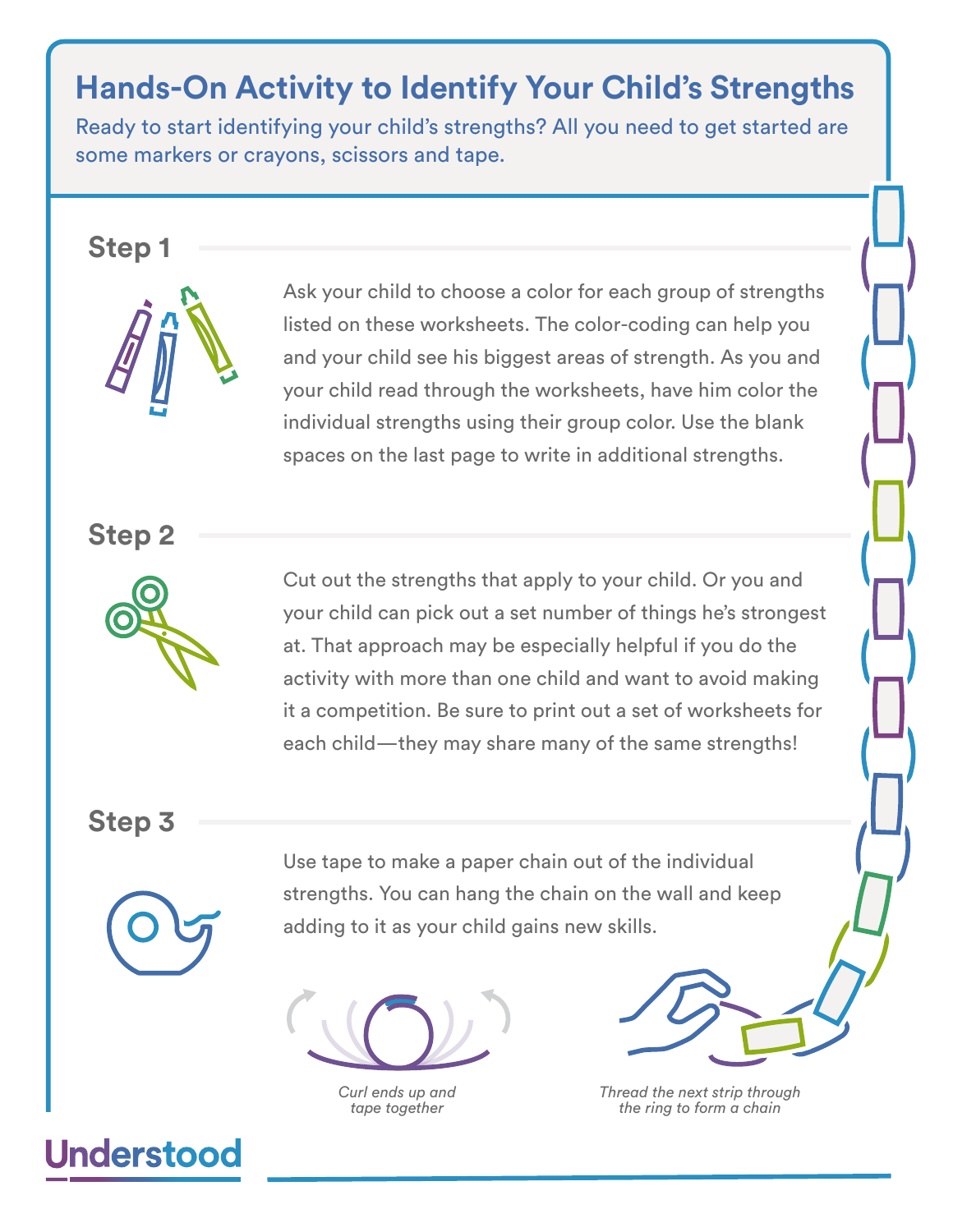| Personal Strengths Color each strip on this page         |
|----------------------------------------------------------|
| I am kind.                                               |
| I am curious and creative.                               |
| I am accepting of differences in others.                 |
| I have hobbies, passions and things I know I like to do. |
| I can work or play on my own.                            |
| can ask for help when I need it                          |
| I am resilient and keep working on difficult tasks.      |
| I can learn from mistakes and solve problems.            |
| I am helpful at home and do my chores.                   |
| I make good choices (most of the time!).                 |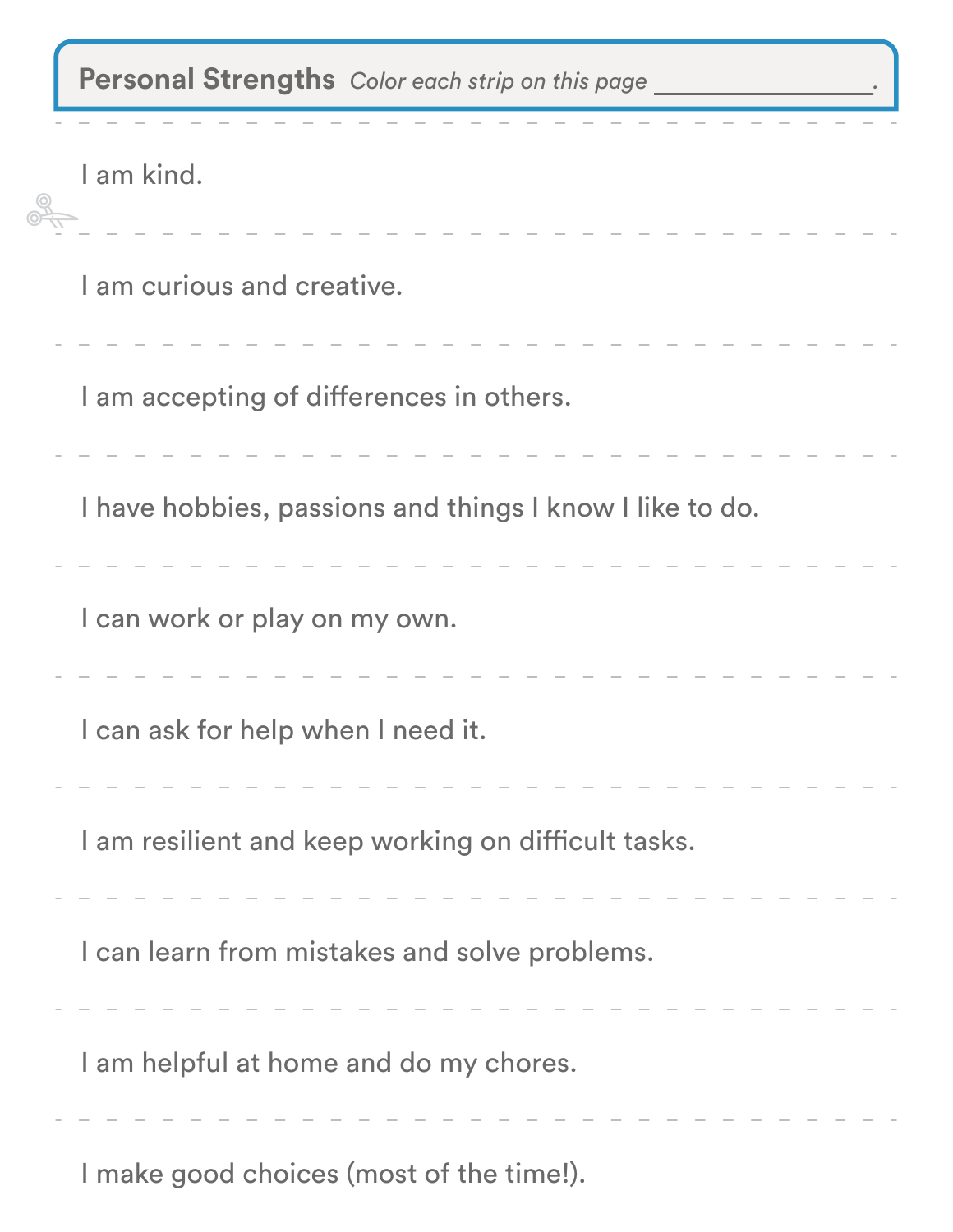| Social Strengths Color each strip on this page                               |
|------------------------------------------------------------------------------|
| I can share, take turns and compromise.                                      |
| I put effort into making friends and keeping them.                           |
| I am a good listener and like to help others.                                |
| I can ask for help and comfort when I need it.                               |
| I have a good sense of humor.                                                |
| I know when it's OK to follow the crowd and when to<br>resist peer pressure. |
| I can follow rules and routines.                                             |
| I don't argue when adults tell me to do something<br>(most of the time!).    |
| I have ways of coping when I am frustrated.                                  |
|                                                                              |

I tell the truth and apologize when I need to.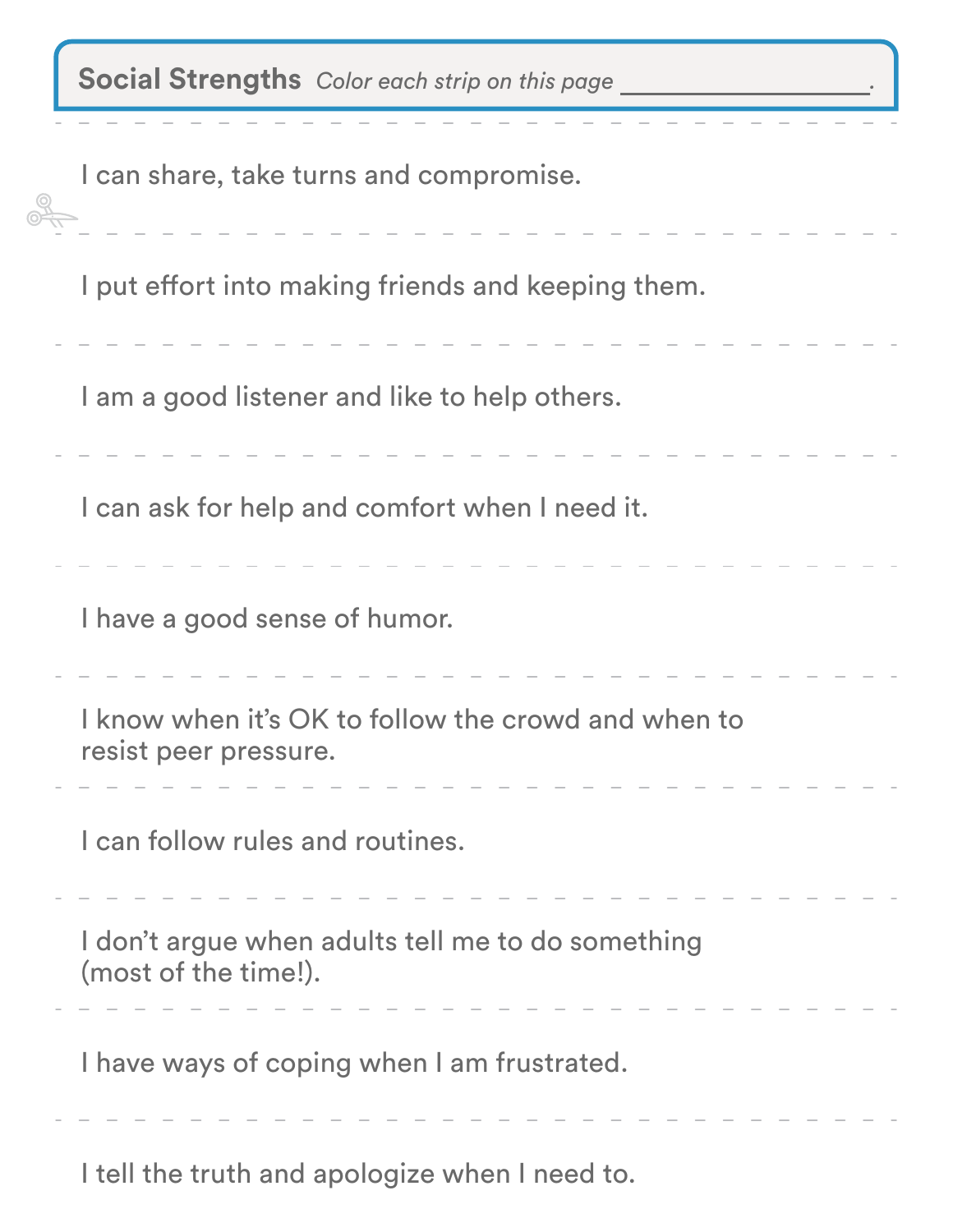|  | Language Strengths Color each strip on this page |  |
|--|--------------------------------------------------|--|
|--|--------------------------------------------------|--|

| I use words to express what I need and want.                                  |
|-------------------------------------------------------------------------------|
| I like talking to people.                                                     |
| I try to be a good conversation partner and not<br>interrupt too much.        |
| I understand jokes and playful sarcasm.                                       |
| I can tell stories that have a clear beginning,<br>middle and end.            |
| I can vary my tone of voice when I'm telling a story or<br>asking a question. |
| l like to listen to stories.                                                  |
| I can answer "who," "what," "when," "where," "why,"<br>"how" questions.       |
| I use lots of words and like learning new ones.                               |
| I like learning the words to songs.                                           |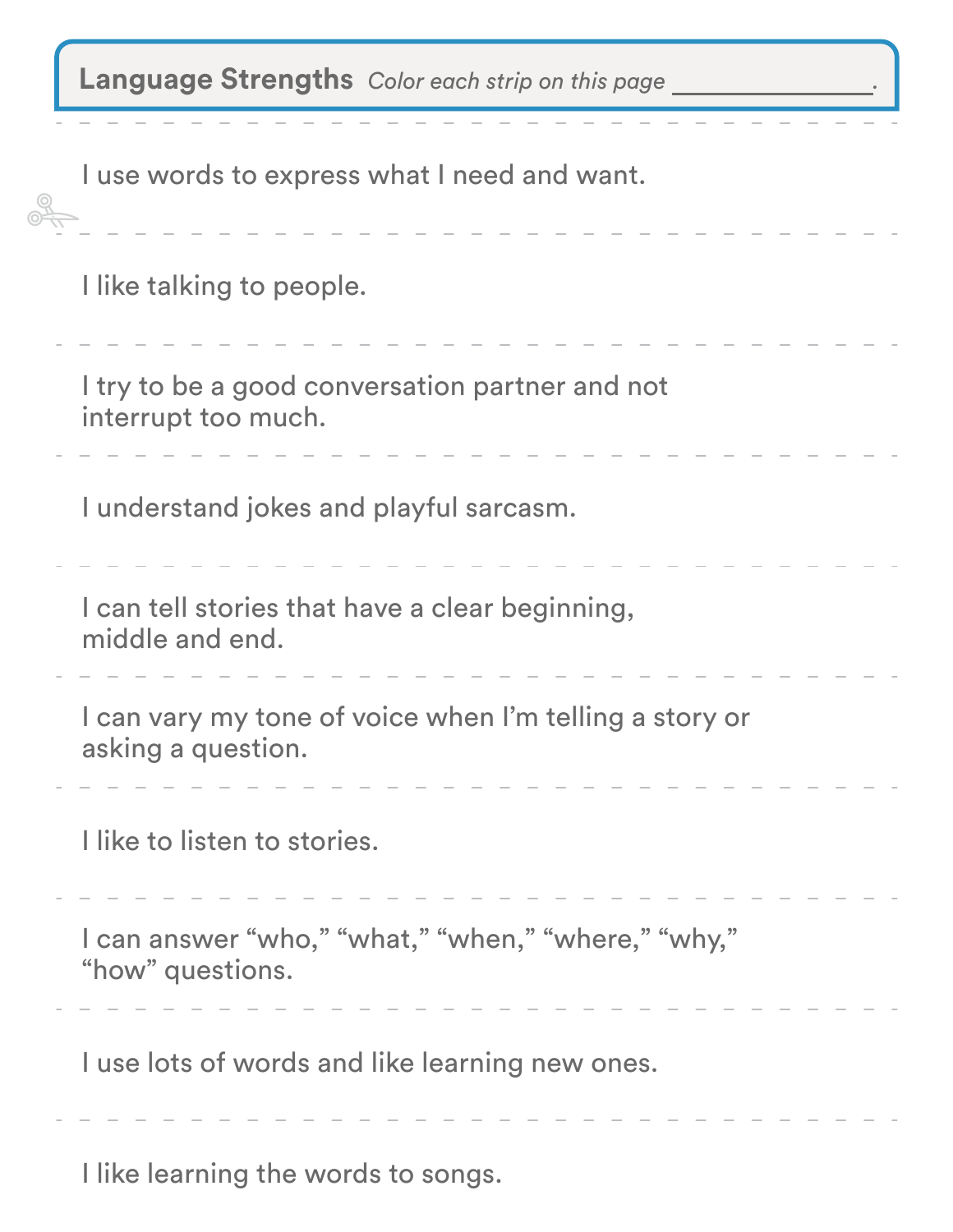| <b>Literacy Strengths</b> Color each strip on this page                 |  |
|-------------------------------------------------------------------------|--|
| There are subjects I enjoy reading about or<br>being read to.           |  |
| I can understand and use information I read.                            |  |
| I have a good imagination and like to tell stories.                     |  |
| I can match letters to sounds and sounds to letters.                    |  |
| I can sound out or decode unfamiliar words.                             |  |
| I can make connections between what I read<br>and my own experiences.   |  |
| I can read with expression the way an actor<br>talks in TV shows.       |  |
| I can make predictions based on what has happened<br>so far in a story. |  |
| I can remember details and retell stories after<br>reading them.        |  |
| I seek out fun things to read like magazines and<br>comic books.        |  |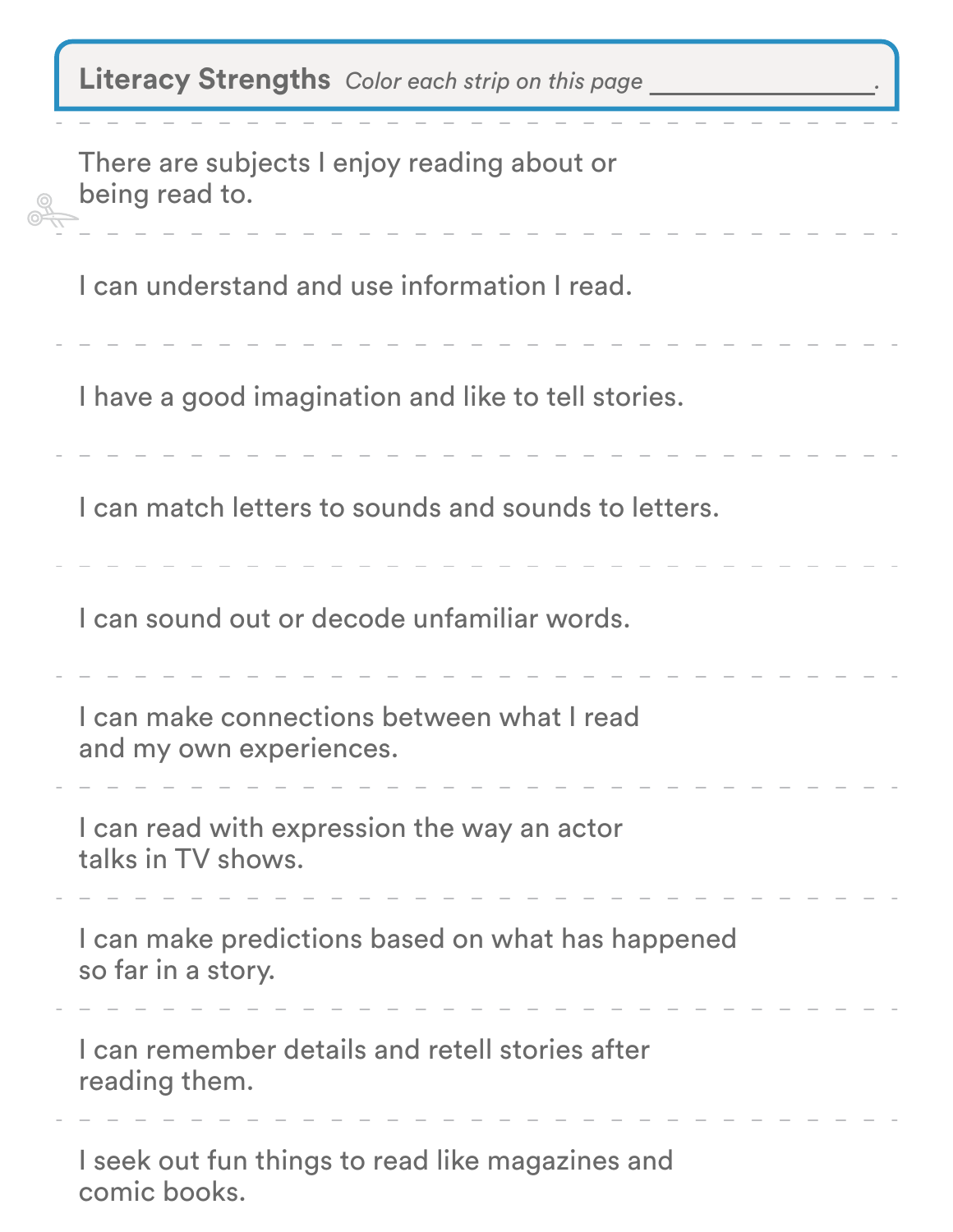| Math and Logic Strengths Color each strip on this page               |
|----------------------------------------------------------------------|
| I can count the number of items in a group.                          |
| I can recognize numbers that are written down.                       |
| I can sort items based on size, color and shape.                     |
| I can remember math facts, such as $5 + 4 = 9$ .                     |
| I can do some math in my head.                                       |
| I can use math concepts in the real world (such as<br>in cooking).   |
| I understand math vocabulary like "greater than"<br>and "less than." |
| I can solve puzzles or word problems.                                |
| I like playing games that involve strategy, like chess.              |
| I like taking things apart and figuring out how they work.           |